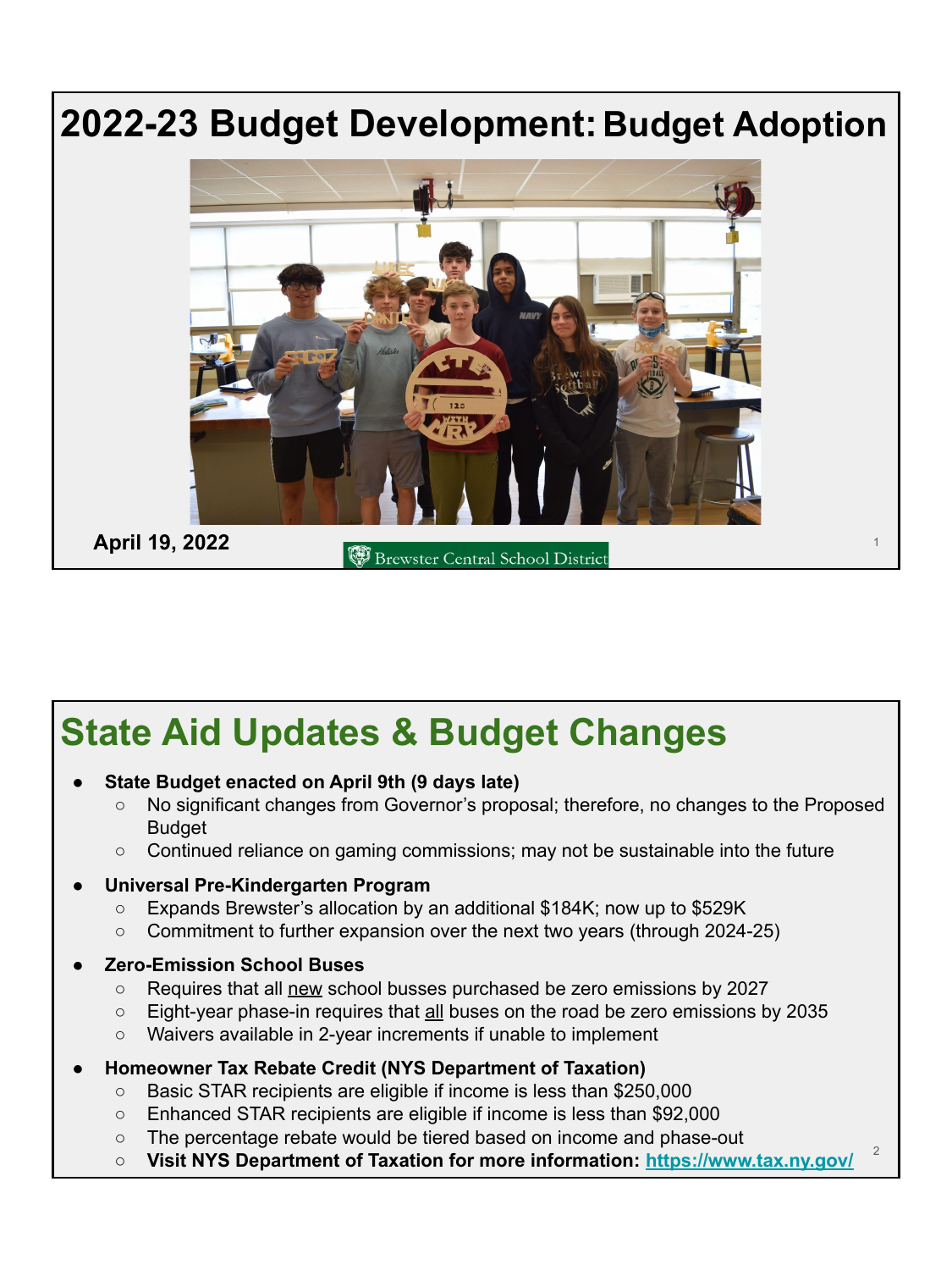# **Proposed Revenue Budget Summary**

| $1.98118984$ will immediate the $1.7$                                                    |                 |         |                    |        |  |  |
|------------------------------------------------------------------------------------------|-----------------|---------|--------------------|--------|--|--|
|                                                                                          | 2021-22 2022-23 |         | $($ \$<br>$\Delta$ | $(\%)$ |  |  |
| <b>Tax Levy</b> (including STAR)                                                         | 79.0            | 80.3    | 1.3                | 1.69%  |  |  |
| Local Sources (PILOTs, Interest, Donations,<br>Interfund Transfers, Misc Revenues, etc.) | 1.3             | 1.4     | 0.1                | 9%     |  |  |
| <b>State &amp; Federal Aid (including BOCES Aid)</b>                                     | 21.7            | 25.9    | 4.2                | 19%    |  |  |
| <b>Appropriated Fund Balance (the unrestricted)</b><br>portion of accumulated savings)   | 2.7             | 2.5     | $-0.2$             | $-6%$  |  |  |
| <b>Appropriated Reserves</b> (the restricted portion<br>of accumulated savings)          | 0.3             | 0.5     | 0.2                | 43%    |  |  |
| <b>Total Revenues</b>                                                                    | \$104.9         | \$110.6 | \$5.6              | 5.38%  |  |  |
| 3<br><b>Brewster Central School District</b>                                             |                 |         |                    |        |  |  |

millions [M])

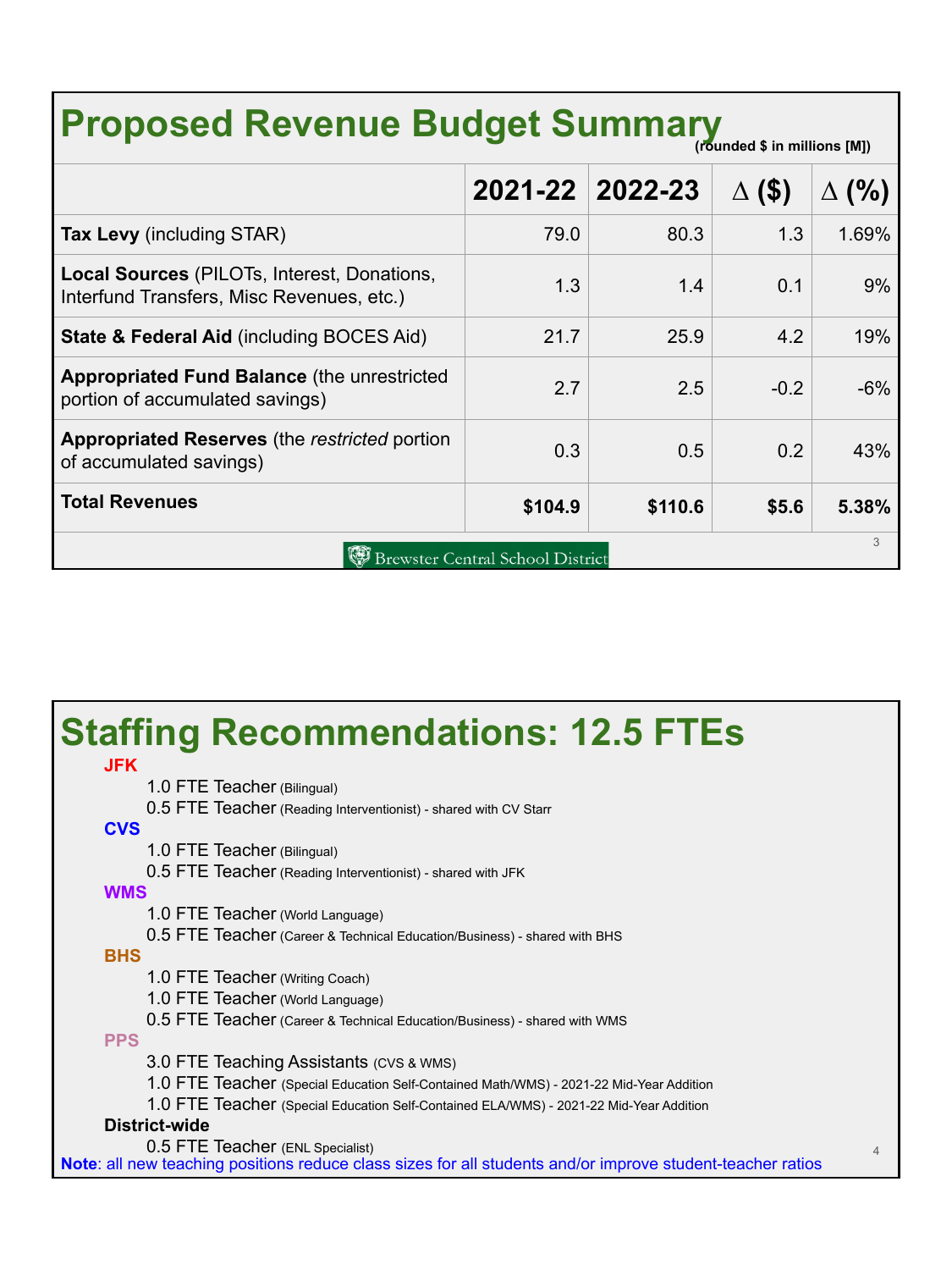## **Modular Classrooms**

Lease-purchase agreements for two units, consisting of 4 classrooms each (8 classrooms in total)

- one to be placed at JFK (4 classrooms)
- one to be placed at CVS (4 classrooms)

Three-year lease term with purchase option at the end of Year 3

- Coincides with the anticipated completion of the classroom addition projects at JFK & CVS under consideration and potentially presented to the voters as part of the Capital Improvement Project Referendum next Fall
- Provides for immediate benefit in 2022-23 as opposed to a prolonged construction period
- Provides for flexibility in the event that one or both of the long-term addition projects are not considered to move forward

Funding for the modulars will be provided by additional State Aid, as explained at the **February 1st** [budget presentation](https://www.brewsterschools.org/site/handlers/filedownload.ashx?moduleinstanceid=7035&dataid=11953&FileName=2022-23%20Budget%20Pres%201%20-%20Revenues%20BoE%202022.02.01_accessible.pdf)

Brewster Central School District

5

**Proposed Expenditure Budget Summary** 

|                                                             |         | 2021-22 2022-23 | $\Delta$ (\$) | $\Delta$ (%) |  |  |  |
|-------------------------------------------------------------|---------|-----------------|---------------|--------------|--|--|--|
| <b>General Support</b>                                      | 10.8    | 11.2            | 0.5           | 4.2%         |  |  |  |
| <b>Instruction</b>                                          | 53.2    | 53.9            | 0.7           | 1.2%         |  |  |  |
| <b>Transportation</b>                                       | 6.6     | 6.9             | 0.3           | 4.3%         |  |  |  |
| <b>Employee Benefits</b>                                    | 27.2    | 29.3            | 2.1           | 7.7%         |  |  |  |
| <b>Debt</b> (Bonds/Notes/Energy Performance Contracts/IPAs) | 6.6     | 6.6             | 0.0           | $-0.3%$      |  |  |  |
| Transfers: Special Aid Fund (Summer SpEd)                   | 0.4     | 0.4             | 0.0           | 10.5%        |  |  |  |
| <b>Transfers: Capital Fund (Modular Classrooms)</b>         | 0.0     | 2.1             | 2.1           | 100%         |  |  |  |
| <b>Total Expenditures</b>                                   | \$104.9 | \$110.6         | \$5.6         | 5.38%        |  |  |  |
| 6<br><b>Brewster Central School District</b>                |         |                 |               |              |  |  |  |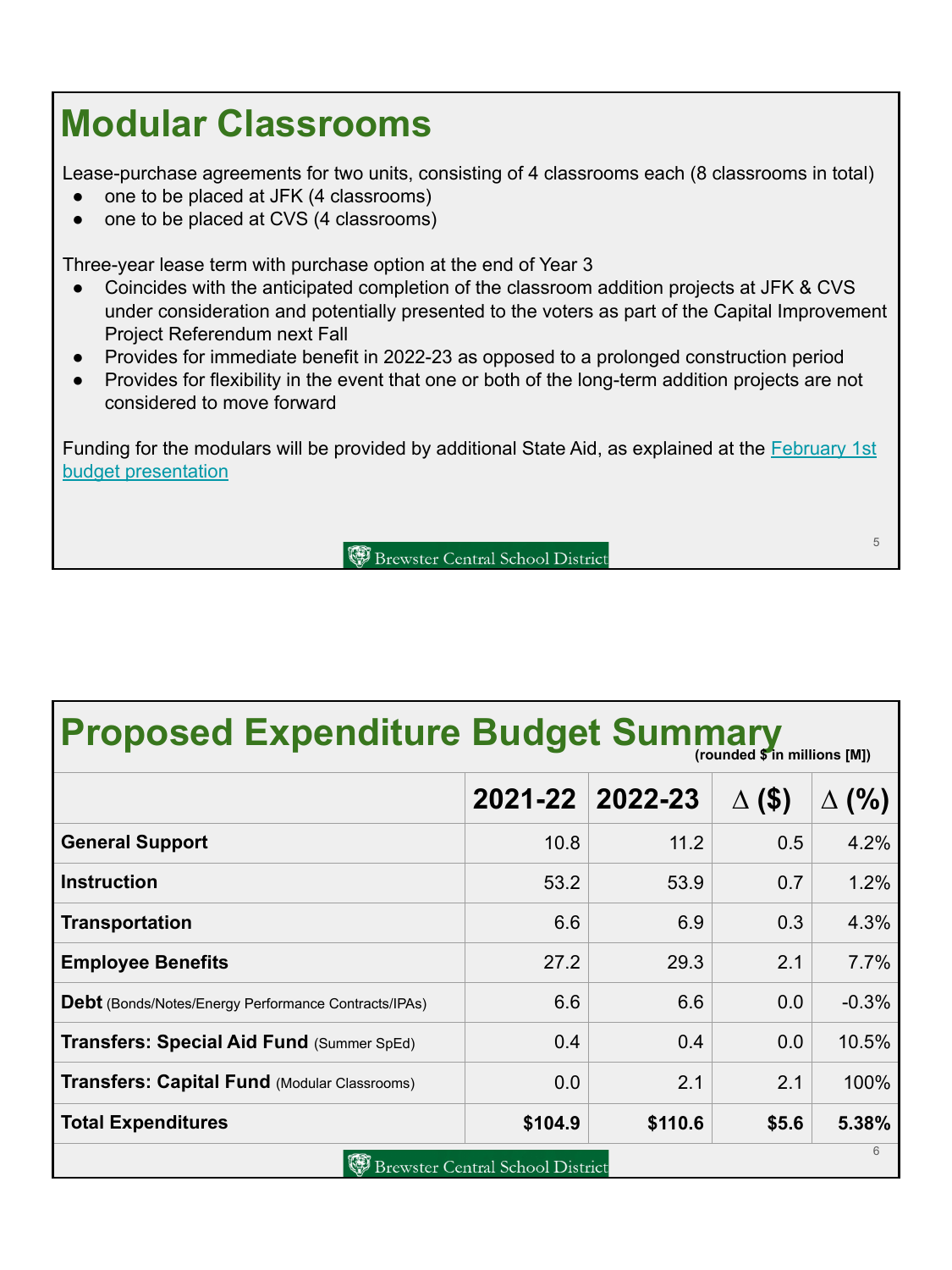| <b>Annual Budget Vote: May 17, 2022</b>                                                                                                |                                                                                                                           |                                                                                                              |  |  |  |
|----------------------------------------------------------------------------------------------------------------------------------------|---------------------------------------------------------------------------------------------------------------------------|--------------------------------------------------------------------------------------------------------------|--|--|--|
| <b>Budget</b><br>Tax Levy                                                                                                              | <b>Proposition 1: General Fund Budget</b><br>$$110,551,974$ $(+5.38\%)$<br>$$80,291,974$ $(+1.69\%)$                      |                                                                                                              |  |  |  |
| Click here to review the Superintendent's Proposed Budget on our budget website.                                                       |                                                                                                                           |                                                                                                              |  |  |  |
| Proposition 2: Borrowing for Bus Purchases*<br>Bus Purchases (7)<br>\$777,000<br>*First of five annual payments impacts 2023-24 budget |                                                                                                                           |                                                                                                              |  |  |  |
| Purpose:<br>Amount:<br>Term: Twelve (12) Years                                                                                         | <b>Proposition 3: Establishment of Capital Reserve Fund</b><br>District-wide capital improvement projects<br>\$25,000,000 | *No impact on the Tax Levy; simply designates future savings for capital improvement projects                |  |  |  |
|                                                                                                                                        | <b>Brewster Central School District</b>                                                                                   | Click here to review presentations from February 15th re: Proposition #2 & Proposition #3.<br>$\overline{7}$ |  |  |  |